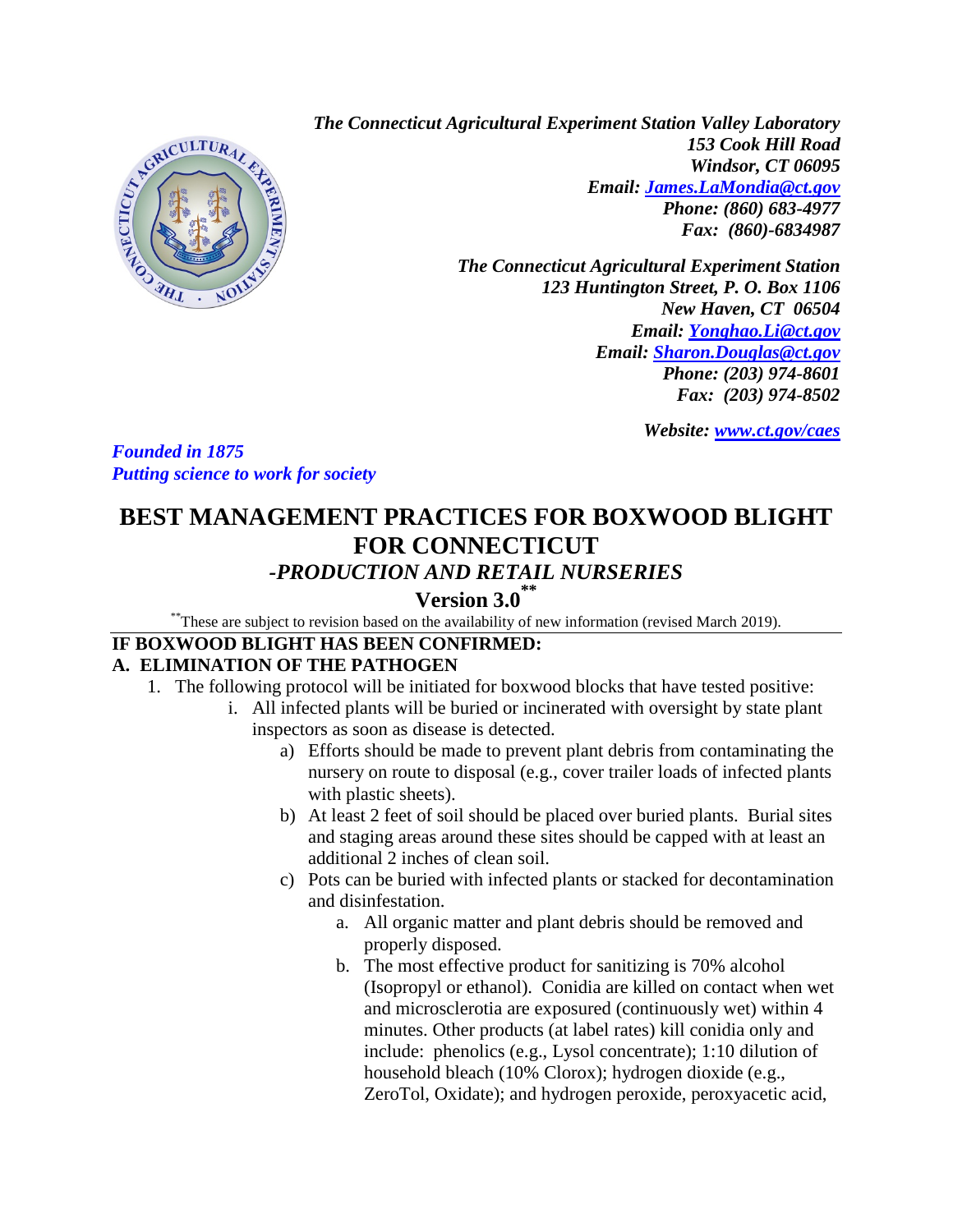and octanoic acid (e.g., X-3). Personal protective equipment may be necessary when handling some sanitizers.

- c. Products for sanitizing boots, shoes, and clothing in the field include alcohols or over-the-counter sprays (e.g., Lysol disinfectant spray).
- ii. Apparently healthy ("non-symptomatic") plants will be held on a rolling 3 month schedule to ensure that only apparently healthy, pathogen-free boxwood are shipped.
	- a) The 3-month schedule is based on the date of the most recent positive detection. If/when new positives are detected, the clock starts again for another 3 months.
- iii. Plants within large houses should be divided into manageable-sized groups to minimize the number of plants that need to be destroyed if positives are detected. Small group blocks should be separated by a minimum of 4-6 feet.
	- a) When disease is detected in a group or small block, all plants in the group will be removed for burial or incineration.
	- b) Symptomatic plants should not be moved to another part of the nursery unless they are being moved specifically for disposal. This eliminates contamination of additional sites.
	- c) This will automatically set the holding clock back to 3 months.
- iv. Plants will be inspected on a weekly basis (or more frequently, if new infections are detected).
- v. Plants will not be sprayed with fungicides during the 3-month holding period.
	- a) Because no fungicide sprays should be applied, routine practices such as canopy pruning should be suspended during this period.
	- b) Efforts should also be made to minimize handling of the crop (e.g., for spacing).
- vi. All plant debris should be removed on a regular basis by vacuuming, sweeping, or raking. Debris should be bagged for incineration or burial. At least 2 feet of soil should be placed over buried plants. Burial sites and staging areas around these sites should be capped with at least an additional 2 inches of clean soil.
- vii. Plants can only be shipped after they are examined by CAES inspectors and are given an apparently healthy status.
- viii. Locate new boxwood blocks in areas where boxwood (and boxwood blight) have not previously been grown. These areas should be located as far as possible from the infected blocks.

# **IF BOXWOOD BLIGHT HAS NOT BEEN DETECTED OR CONFIRMED OR AFTER ELIMINATION OF DISEASED PLANTS:**

# **B. EXCLUSION OF THE PATHOGEN**

- 1. Start with pathogen-free material by propagating from healthy stock plants on-site or purchasing from reputable suppliers or nurseries that are licensed and/or certified according to all applicable phytosanitary laws and regulations.
	- i. Avoid purchasing from suppliers known to have infected boxwood or who do not follow BMPs.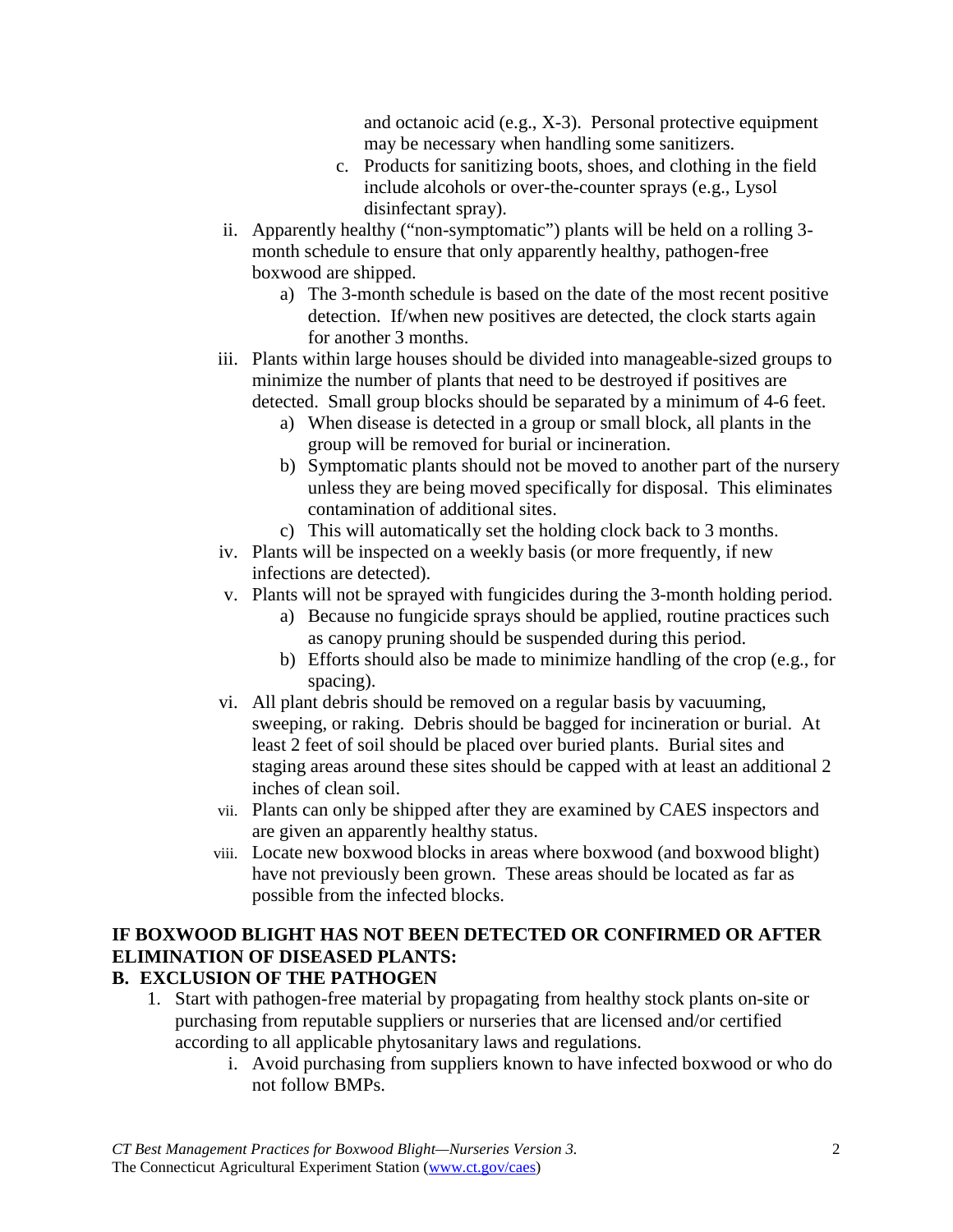- ii. Request a history of fungicide treatments with each shipment (fungicide name, application rate, and time).
- iii. Carefully inspect plants or cuttings for symptoms at the time of purchase or when received from supplier. Personnel should be trained to detect boxwood blight. All symptomatic plants should be immediately isolated and tested.
- 2. Newly purchased plants or rooted cuttings should be isolated from existing boxwood in nurseries, garden centers, or dealers for at least four weeks, but preferably for longer. Note: Boxwood blight develops under extended wet and warm conditions. Holding plants under dry conditions when the pathogen will not spread and disease will not develop will not ensure that plants do not have some low level of undetected disease.
	- i. Keep plants labeled or barcoded to be able to track the vendor source.
	- ii. Physically separate material by source—avoid co-mingling of plant material from different vendor sources.
	- iii. Holding area should have a surface that can be easily cleaned of plant debris from incoming shipments, delivery trucks, and held plants.
		- a) All plant debris should be removed on a regular basis by vacuuming, sweeping, or raking.
	- iv. Suspend the use of fungicides on new isolated plants during the holding period.
	- v. Monitor sanitation practices of delivery trucks and shipping containers.
		- a) The most effective product for sanitizing is 70% alcohol (Isopropyl or ethanol). Conidia are killed on contact when wet and microsclerotia are killed with exposure (continuously wet) within 4 minutes. Other products (at label rates) kill conidia only and include: phenolics (e.g., Lysol concentrate); 1:10 dilution of household bleach (10% Clorox); hydrogen dioxide (e.g., ZeroTol, Oxidate); and hydrogen peroxide, peroxyacetic acid, and octanoic acid (e.g., X-3). Personal protective equipment may be necessary when handling some sanitizers.
		- b) Products for sanitizing boots, shoes, and clothing in the field include alcohols or over-the-counter sprays (e.g., Lysol disinfectant spray).
	- vi. Any boxwood with suspicious symptoms should be sent to CAES for diagnosis and testing.
- 3. No returns of boxwood plants should be accepted onto the property. Vehicles that have been on properties with blight or with boxwood debris should not be allowed on nurseries.
	- i. The purpose is to avoid possible entry of plants or plant debris that may have been exposed to boxwood blight.
- 4. No dead boxwood plant material should be brought onto a commercial property for disposal.
	- i. As a courtesy to their customers, many commercial properties currently allow customers to dispose of dead/removed plant material on their properties. However, this is discouraged, since it creates a potential pathway for boxwood blight to enter the property.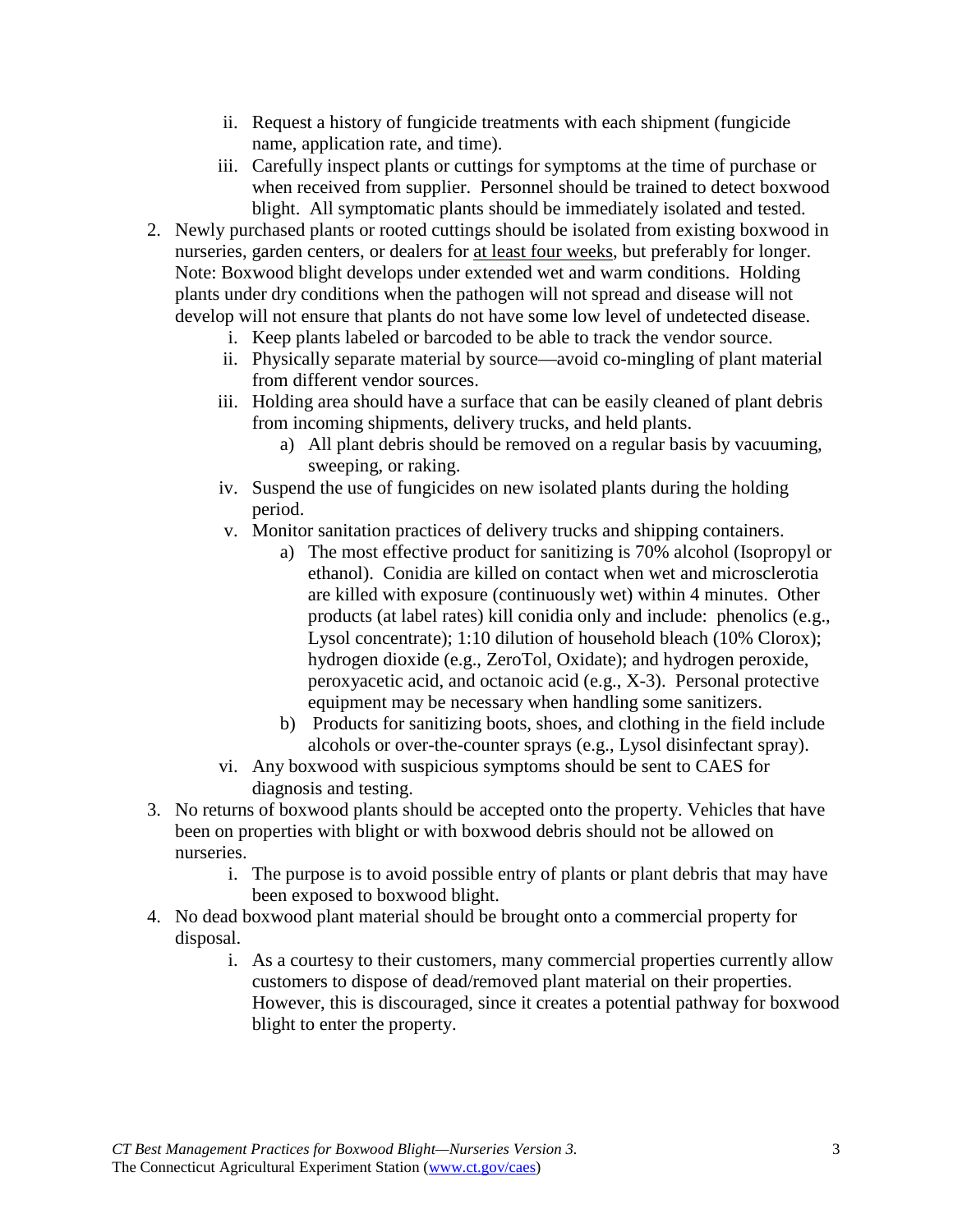#### **C. WATER MANAGEMENT**

- 1. Water is very important for the spread and development of boxwood blight. Avoid overhead watering or working with plants when they are wet from rain, irrigation or dew. This includes pruning, moving or even walking through wet plants.
- 2. Increase spacing between plants (rather than placing them pot-to-pot) to maximize air circulation and minimize conditions favorable for disease development, when possible.
- 3. Avoid or minimize accumulation of standing water in boxwood blocks.

#### **D. SANITATION**

- 1. Remove leaf debris by raking or vacuuming when conditions are dry. Debris should be bagged for incineration or burial.
- 2. Monitor plant debris in run-off water. Divert from other boxwood holding areas.
- 3. Routine operations to produce a commercially acceptable crop (e.g., canopy pruning, plant spacing) should involve extensive sanitation practices. A suggested protocol is outlined as follows:
	- i. Pruning crews should focus on a single house in order to complete the pruning as rapidly as possible.
	- ii. Pruning should not occur if plants are wet or if there is high humidity.
	- iii. The day before pruning is scheduled, plants should be thoroughly sprayed with ZeroTol.
	- iv. Immediately after the last plant is pruned in a house, the crop should be sprayed again with ZeroTol. Routine fungicide programs can resume after pruning, as applicable.
	- v. Tools and equipment should be sanitized with 70% alcohol when moving between different *Buxus* blocks within a house.
	- vi. A similar program can be followed for other practices that require handling the plants such as spacing pots.
- 4. After every crop production cycle, remove all crop debris and disinfest propagation mist beds, sorting areas, cutting benches, machines, and tools.
	- i. The most effective product for sanitizing is 70% alcohol (Isopropyl or ethanol). Conidia are killed on contact when wet and microsclerotia are killed with exposure (continuously wet) within 4 minutes. Other products (at label rates) kill conidia only and include: phenolics (e.g., Lysol concentrate); 1:10 dilution of household bleach (10% Clorox); hydrogen dioxide (e.g., ZeroTol, Oxidate); and hydrogen peroxide, peroxyacetic acid, and octanoic acid (e.g., X-3). Personal protective equipment may be necessary when handling some sanitizers.
	- ii. Products for sanitizing boots, shoes, and clothing in the field include alcohols or over-the-counter sprays (e.g., Lysol disinfectant spray).
- 5. Work in blocks with exposed and potentially infected plants last—after completing work with healthy plants.
	- i. Wearing of protective gear can be helpful.
- 6. If a block exposed to or known to have boxwood blight has been visited, wash and sanitize shoes, tools, equipment, and vehicles that may have become contaminated before traveling to other areas on the nursery.
	- i. Use of protective gear can be helpful.